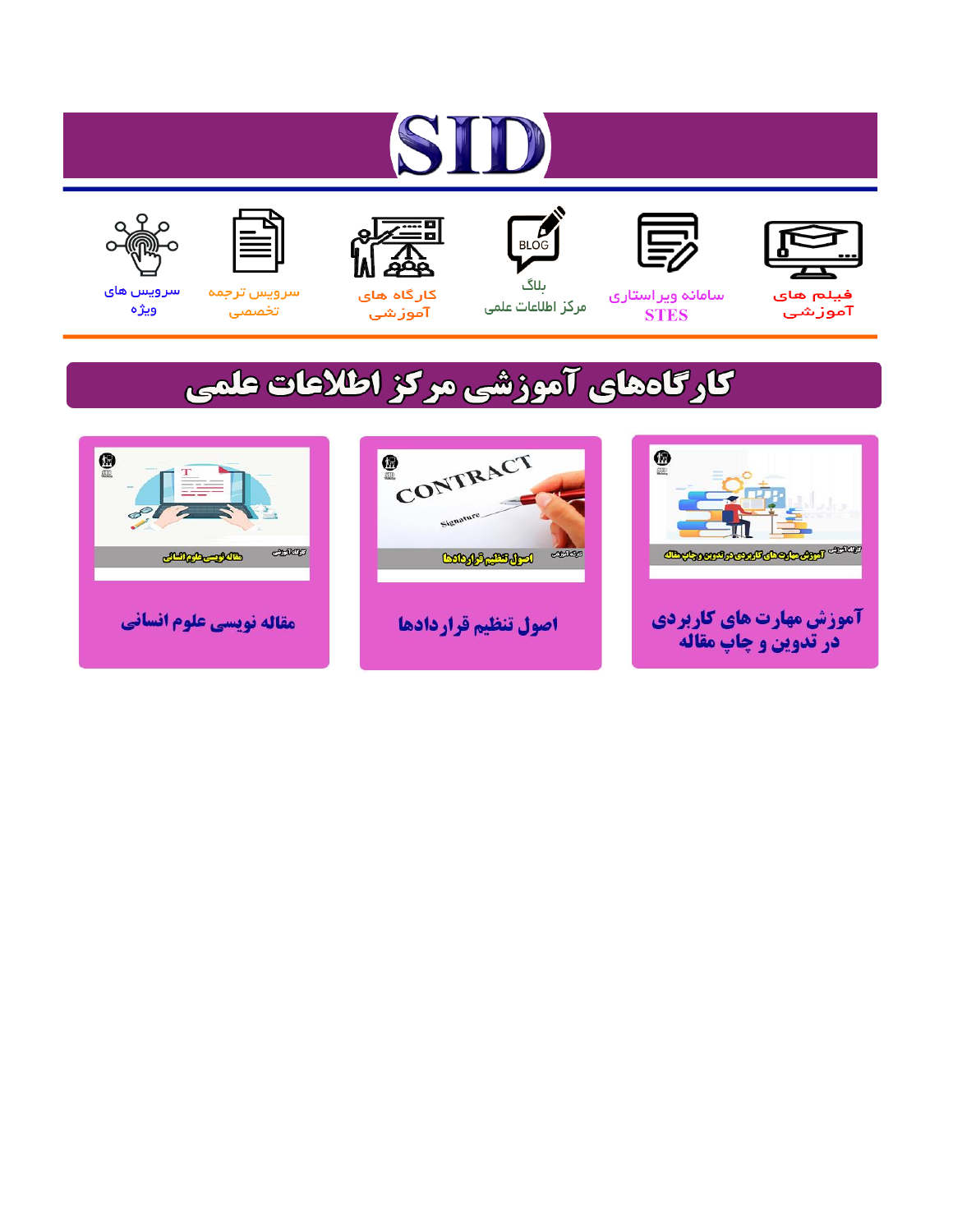

CrossMark



### **A Qualitative Study on Women's Experiences of Intrapartum Nursing Care at Tamale Teaching Hospital (TTH), Ghana**

**Agani Afaya1\* , Vida N. Yakong<sup>2</sup> , Richard A. Afaya<sup>3</sup> , Solomon M. Salia<sup>1</sup> , Peter Adatara<sup>1</sup> , Anthony K. Kuug<sup>1</sup> , Flex K. Nyande<sup>1</sup>**

*<sup>1</sup>Department of Nursing, School of Nursing and Midwifery, University of Health and Allied Sciences, Ho, Ghana <sup>2</sup>Department of Midwifery, School of Allied Health Sciences, University for Development Studies, Tamale, Ghana <sup>3</sup>Department of Surgery, Tamale West Hospital, Northern Region, Ghana*

#### **ARTICLE INFO ABSTRACT**

*Article Type:* Original Article

#### *Article History:*

Received: 10 Mar. 2017 Accepted: 1 Sep. 2017 ePublished: 1 Dec. 2017

#### *Keywords:*

Nursing care Labor Delivery Thematic analysis

*Introduction:* Labor and delivery process is an exciting, anxiety-provoking, but rewarding time for a woman and her family after successful delivery of a newborn. The intrapartum period is the time where mothers expect more care. Taking care of a mother through delivery with no side effects is the task of a professional midwife who is trained with the skill to take the responsibility of caring for mothers and babies. Therefore, the aim of this study was to explore mother's experiences regarding quality of intrapartum nursing/midwifery care.

*Methods:* Focused ethnographic study was employed. Data were collected from May to June 2016 TTH, Ghana using semi structured interview guide. Purposive sampling was employed to recruit 20 participants. Eight individual interviews were conducted in the post natal ward after 48 hours of delivery, followed by three focus group discussions two weeks after delivery when mothers visited post natal clinic. Interviews lasted for about 30-45 minutes during each session. Data were analyzed using thematic analysis. *Arrowatelnoin:* Laonor and exterty process is an excelled the resolution and their mean density and the station and the station of its translation provide the station of its translation of the station of this station of t

*Results:* The average age of women were 29 years with ranging from 19-43 years. Participants' experiences of nursing/midwifery care during birth were influenced by reception and respect, provision of information, technical skill, providers' behavior, pain management and availability of nurses/midwives.

*Conclusion:* The study findings have revealed that women's experience of care is affected by a wide range of determinants. Therefore, maternal health programs and policies in Ghana must take into account women's perspective on the care they need and their feedback on services they receive. Nursing education should re-enforce communication/relational skills.

**Please cite this paper as:** Afaya A, Yakong VN, Afaya RA, Salia SM, Adatara P, Kuug AK, Nyande FK. A qualitative study on women's experiences of intrapartum nursing care at tamale teaching hospital, Ghana. J Caring Sci 2017; 6(4): 303-14. doi:10.15171/jcs.2016.029.

#### **Introduction**

Despite efforts made in reducing maternal mortality worldwide, the pace of progress has been slow in most developing countries which led to unmet maternal health target of Millennium Development Goal (MDG). 1

 Developing countries account for approximately 99% (302000) of the global maternal deaths in 2015, with sub-Saharan Africa alone accounting for roughly 66% (201 000) of maternal deaths.<sup>1</sup> It is estimated that one-half to two-thirds of maternal deaths occur within 24 hours of labor and delivery. It is outlined that staff quantity, quality (skills) and attitudes are possible contributory causes to maternal deaths in resource poor countries.2,3

 Labor and delivery process is an exciting, anxiety-provoking, but rewarding time for the woman and her family.<sup>4,5</sup> This is the time where mothers expect more care from nurses and midwives. Taking care of a mother through a successful delivery with no complication is the task of a professional midwife.

 She is trained with the skill to take the responsibility of caring for mothers and babies. The quality of midwifery care is one of the issues, which has major effects on the results of

**<sup>\*</sup>Corresponding Author:** Agani Afaya, (MSc), email: aagani@uhas.edu.gh.

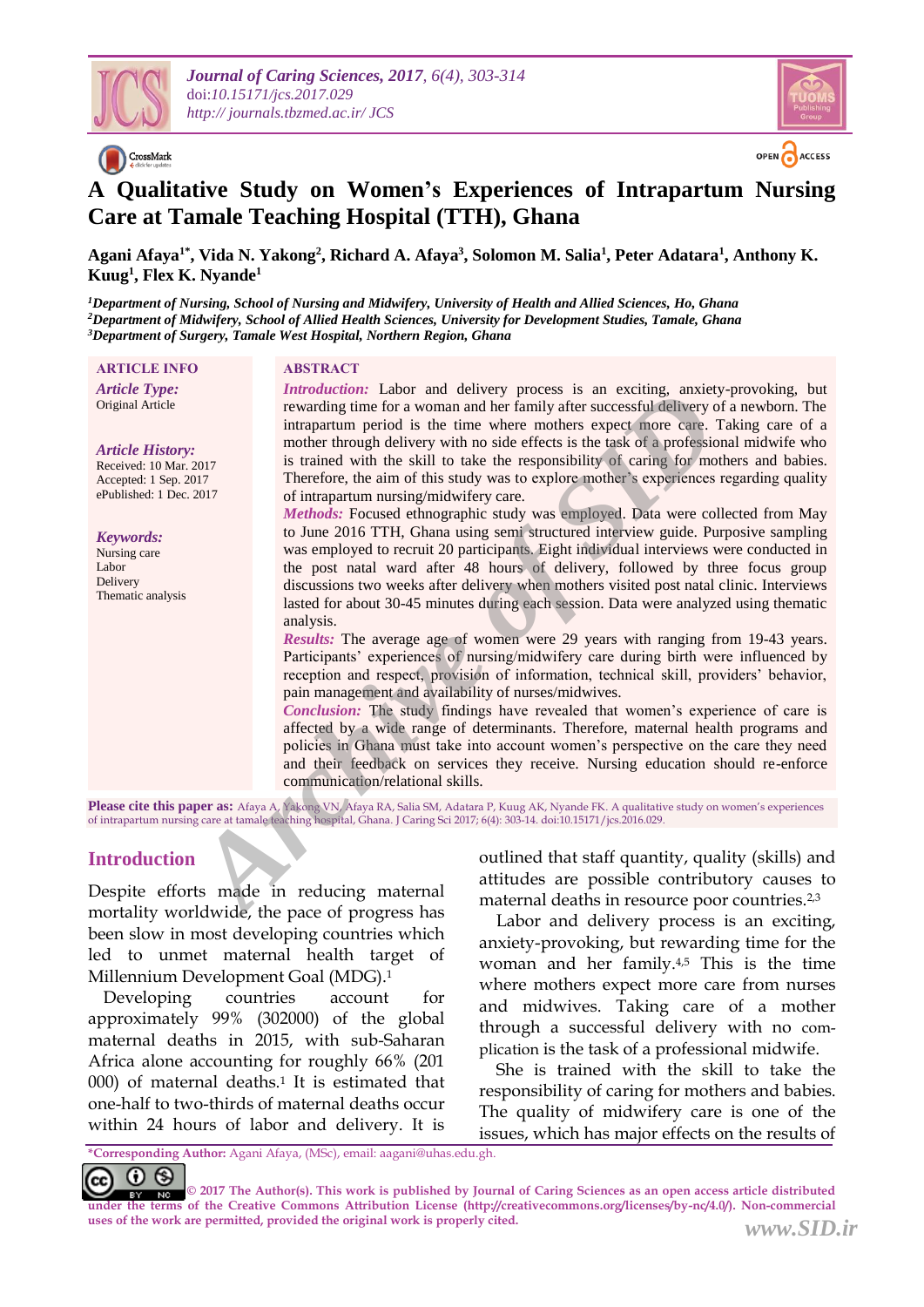delivery.<sup>6</sup> Labor and delivery units in most hospitals in Africa, especially Ghana functions through the nurse-managed model.

 The nurse-managed labor model is used to describe a labor and delivery nursing practice in which nurses/midwives have autonomous role where he or she is required to make clinical decisions involving patient care with little contribution from the obstetricians.7,8 As a result, nurses/midwives have a greater ability to have an influence on the women's childbirth experience and birth outcomes. 8-10 The birth of a child is often described as one of the most important and memorable experiences in a woman's life. For many mothers, the birth experience has long lasting effects despite its relative transience.

 Positive experiences are an important beginning of the bonding process between mothers and newborns, improving the new family's adjustment during the postpartum period.<sup>11</sup>

 Patient satisfaction has received a great deal of attention in health care systems and is an important indicator of quality of care. Patient satisfaction is a significant health care outcome in today's health care system and is one of the most frequently reported outcome measures for quality of care and provision of health care services.12,13 Intra-partum satisfaction is a broad multifaceted concept which involves mothers' experience of labor, birth and immediate postpartum.12,14 In determining maternal satisfaction level, studies have confirmed that the nurse during the period of delivery would be the deciding factor whether the woman would have a positive or negative experience during this period of childbirth.<sup>15</sup> From the transfer that the content is the best that they had the content is a designities in a woman's life. For reported that they had by speriences in a woman's life. For reported that they had by despite its pelopic is

 Recent studies in Africa revealed that the overall maternal satisfaction with delivery services rendered at most hospitals were of a high percentage. Ethiopian studies showed 80.7% and 81.7% satisfaction level of delivery services.16,17 However, the level of satisfaction of mothers in some African countries is not enough; only 51.9% and 56% of mothers were satisfied with delivery services in South Africa and Kenya, respectively.13,18 Where as in Ghana a recent study conducted in Southern part revealed that 62% of postnatal mothers were satisfied with delivery care.<sup>19</sup>

Most studies in Africa have shown that women seeking maternity services are most likely to have bad experiences during labor and delivery. These bad past experiences can have negative influences on mothers seeking maternity services in the same facility or other facilities. For example D'Ambruoso et al., demonstrate that in Accra, Ghana, women in labor and delivery, experienced poor interactions with health care providers and described them as impatient and unkind.<sup>20</sup> Also in Tanzanian, majority of the women reported that they had been neglected, sometimes resulting in fatal consequences.<sup>21</sup>

 Physical abuse appears to be a worryingly common experience for many women during intrapartum period. <sup>22</sup> In a South African Human Rights Watch report; physical and verbal abuse by maternal health care providers were reported by more than half of the women interviewed. At least 30 women reported that nurses pinched, slapped, and handled them roughly during labor.<sup>23</sup> A recent statement by the World Health Organization (WHO) and the Human Reproduction Programme calls for greater attention, research and advocacy around the maltreatment of women at the time of childbirth in facilities.<sup>24</sup>

 Though most previous studies have revealed that mothers have been maltreated during labor and delivery, no study have been conducted on mother's experiences about intrapartum nursing care in the northern part of Ghana. This study therefore, explore mothers' experiences regarding quality of intrapartum nursing/midwifery care offered at the Tamale Teaching Hospital (T.T.H) Ghana.

#### **Materials and methods**

Focused ethnographic research methods<sup>25</sup> were employed to generate data. Ethnography research method was preferred because it generates rich and detailed accounts of clinicians' professional and inter-professional relationships, their interactions with patients,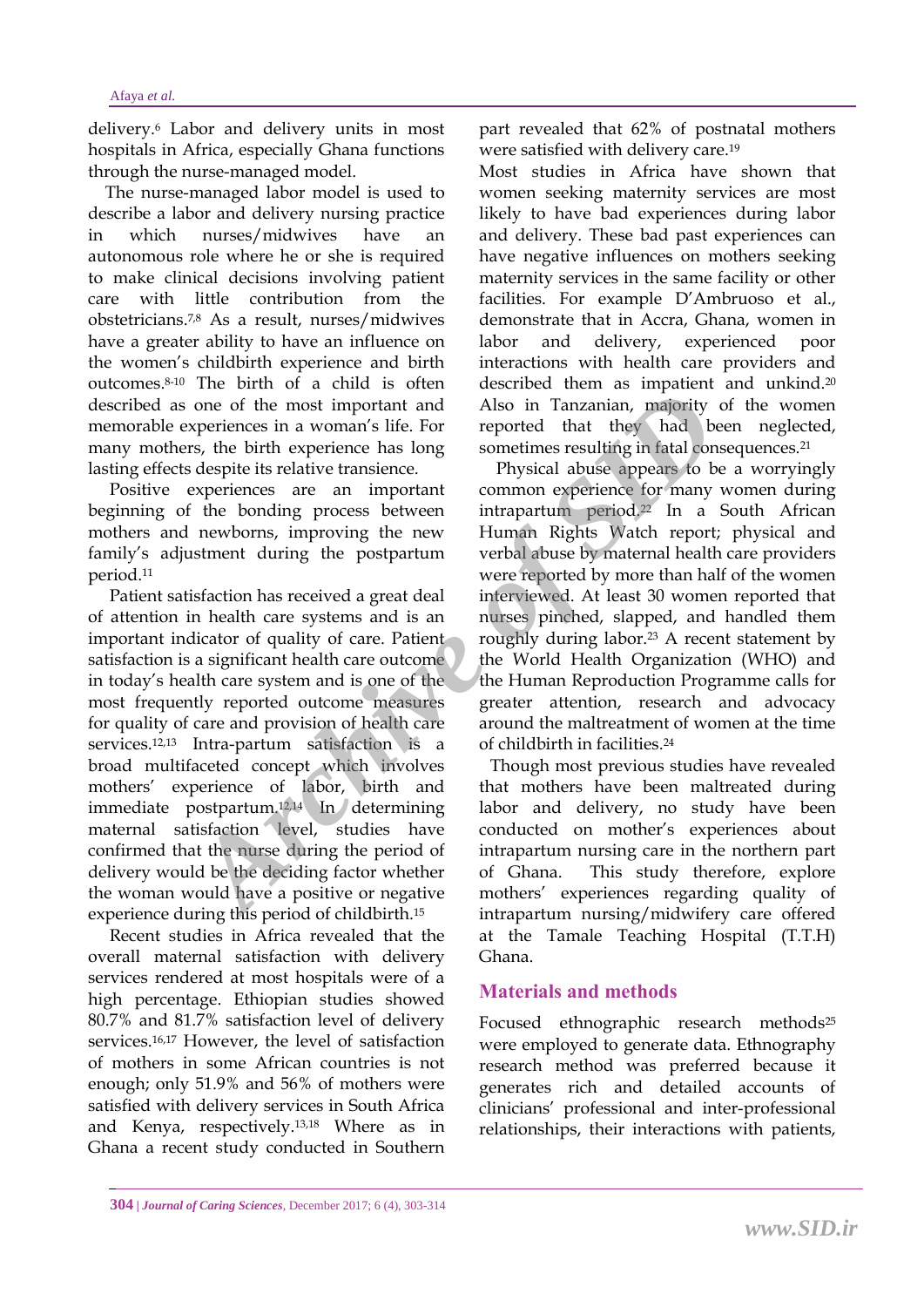and their approaches to delivering care, as well as in-depth accounts of patients' care experiences.<sup>26</sup> Ethnographic research method was used in this study because of the cultural relation of participants in the northern part of the Ghana. Unlike traditional ethnography, focused ethnography defines a specific topic for study, and focuses on a small portion of a society rather than the whole society. Researchers are often natives to the study setting, and their familiarity with the culture allows for use of a compressed timeframe for fieldwork.<sup>25</sup>

 A purposive sampling procedure was used to recruit a maximum of 20 participants. Participants were mothers of 19 to 43 years of age and had received intrapartum care from TTH were recruited. Eight mothers participated in individual interviews after 48 hours of delivery and 12 women participated in three focus groups (FG), composed of groups of three (3) after two weeks of delivery when mothers were visiting the postnatal clinic (PNC). In accordance with the qualitative descriptive approach, the principle of saturation (whereby no new information emerges with the addition of new cases) $27$  was used to determine the sample size of 20. The inclusion criteria were mothers who attended delivery services in the study hospital and would be willing to participate in the study with no major/minor complications, mothers who had spontaneous vaginal delivery after 48 hours and were discharged. Exclusion criteria were mothers who were mentally or critically ill, had birth complications, had caesarean section, forceps deliveries, vacuum extractions, and who were not up to 48 hours after delivery. *Archive Sampling procedure was used*<br> *Archive and*<br> *Archive and the sasistant moderato were mothers of 91 to 43 years of tape recorder, took comprehence<br>
received intrapartum care from responded to unexpected interview<br>* 

 Purposive sampling was employed to recruit participants based on the inclusion and exclusion criteria. Eight individual interviews were conducted with volunteering participants after 48 hours of delivery. This was followed by three focus group discussions two weeks after delivery when mothers were visiting post natal clinic. Each focus group consisted of four participants. After spontaneous vaginal delivery, mothers were sent to the postnatal ward. The eight individual interviews were conducted at the postnatal ward in an enclose room where participants felt free to answer questions. Face-to-face in-depth interviews were conducted. Open-ended questions, asking the mothers to tell their birth stories and their perception/experience about nurses' attitude and behavior about care they received. Also prompt questions were used when needed.

 During the individual and each FG interviews, there was a moderator and an assistant moderator. The moderator led the discussion, kept the conversation flowing while the assistant moderator operated the tape recorder, took comprehensive notes, and responded to unexpected interruptions and kept track of time. The interviews lasted on the average 30-45 minutes. All participants were interviewed once. Recordings were translated and transcribed verbatim in English.

 The data were analyzed using thematic analysis. Statistical Package for Social sciences (SPSS) version 22 was used for data entry and descriptive analysis of the participants' demographic data. Qualitative analysis focused on participants' perception/experiences of care they received during intrapartum period; what they liked about the care they received and what the problems or constraints were. After each interview, data collected in audio tape were labeled and transcribed followed by translation from Dagbani to English (for data that was in Dagbani). The transcriber and translator was someone who spoke English and Dagbani well. Transcript was proofread twice for accuracy of what was really provided by participants. The organized data was transferred into a computer in the way that all information with the same idea was put together for easy retrieval. Attention was given to ensure accuracy and avoid losing any valuable information during the process. Data was sorted and coded manually, through that the researcher noted the occurrence of key patterns of statements. Sub categories were formed from identified codes of which later categories were generated and finally a theme was developed representing the whole idea of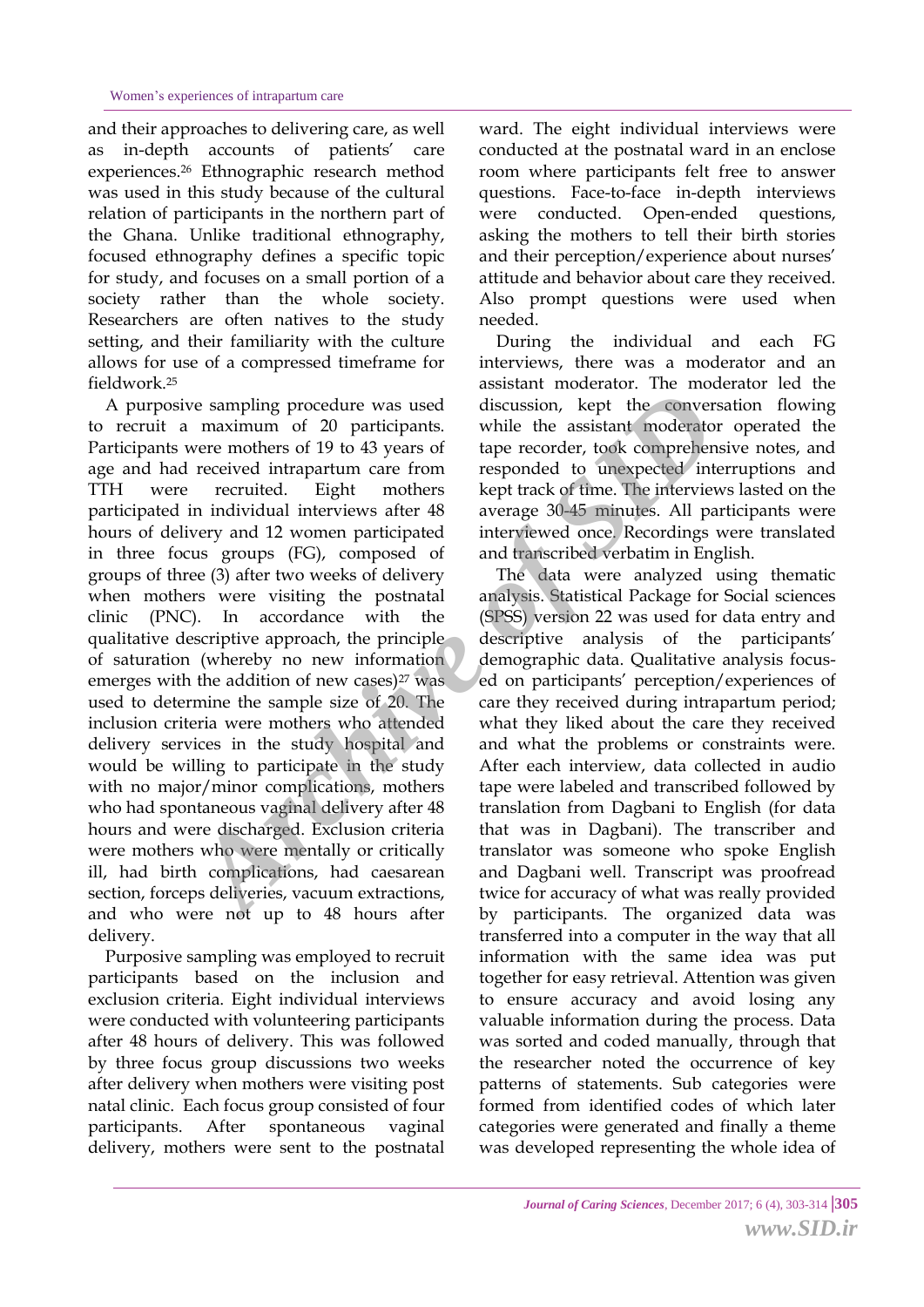narrative data. Trustworthiness of the data was reinforced by meeting the criteria for transferability, dependability, conformability, and credibility.28,29 A native of the northern part of Ghana, conversant in the local dialect (Dagbani) and English reviewed a randomlychosen translated transcript for accuracy in translation. Transcripts, data coding, categorization and themes were regularly cross-checked to correct errors of fact or errors of interpretation and also questioning by research members. Data was never altered by any research member during cross-checking.

 Detailed field notes and reflective notes were kept and reviewed frequently for emerging ideas. Data triangulation<sup>30</sup> was employed by gathering multiple perspectives on women's experiences and by carrying out observations. Permission was sought from management of the manager Hospital to use the facility and ethical approval obtained board for the study. Professionally, researchers were obliged to protect participants from harm and also respect their rights. All research assistants were trained on ethics and participant's rights as well as the methods to ensure confidentiality. At the ward level permission was granted from Nurse Managers and ward in-charges to access the participants. The purpose of the research was explained to the potential participants and their participation sought. Researchers also informed participants about their right to withdraw from the study at any point in time without any consequences. Final denotes and reflective notes spontaneous vaginal delivery.<br>
And reviewed frequently for participants (45%) chose to cleas. Data triangulation<sup>30</sup> was because of quality care by healting multiple perspectives (Nurses

 Those who were willing to participate signed a written informed consent and for those who could not read and write formally also thumb printed. Participants were also assured of confidentiality and anonymity of the information obtained during investigation.

#### **Results**

Majority 16 (80%) of the respondents were in 25-34 years. The average age of women was 29 years with ages ranging from 19years to 43years. On religious distribution, majority 80% of participants were Muslims and 20%

Christians. The non-educated persons constituted 25% of the total population of the study. The majority of persons (35%) have completed primary school. With secondary school leavers, they represented 20% of participants. Participants that had tertiary education at various levels represented 20% of the study population. On employment bases, majority of participants representing 45% were not employed, 10% were students, 25% were not formally employed and 20% were formally employed in various organizations. All participants representing 100% had spontaneous vaginal delivery. Majority of the participants (45%) chose to deliver at TTH because of quality care by health professionals (Nurses and Doctors), 25% of respondents chose the hospital for convenience sake, 15% of respondents chose the hospital because of the availability of modern facilities and the remaining 15% were referred from other facilities. With regards to duration of stay in the ward, 40% of respondents stayed within 48 hours after delivery, majority of women were discharged after 48 hour of delivery.

#### **Women experiences about reception and respect**

Participants spoke about the 'warm and friendly' attitude of nurses/midwives. In terms of satisfaction with their experience, it was important that they were treated in a pleasant manner. Almost all participants reported that they were well received in labor ward by nurses/midwives. The reasons given were; they received them with a smile, they were not shouted at, neither spoken to harshly, or with bad temper. The women felt they were spoken to with calmness, were respected and quickly assisted and delivered them when they came distressed in labor.

 A participant narrated: *"when I arrived the midwife smiled at me and gave me a warm welcome. She was very friendly and jovial. They were as well supportive and they took good care of me throughout my delivery process, indeed they are God sent people."* (Participants 1, FG 3)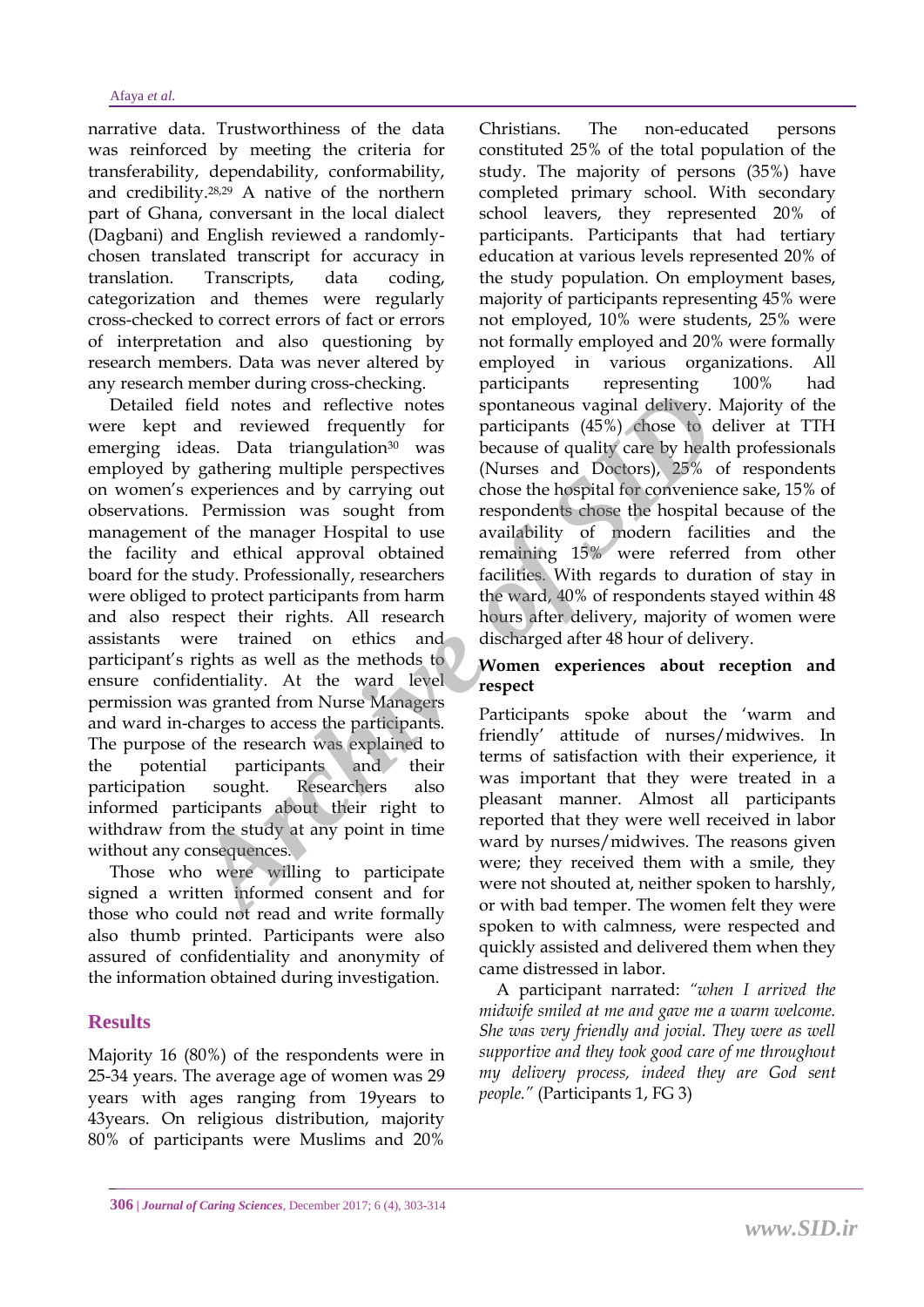| Participant 2 individual inter   |
|----------------------------------|
| the nurses' skill "at the dis    |
| always ha                        |
| searching for my veins, when     |
| facilityand immediately she in   |
|                                  |
| and it went straight into my vei |
| I saw was drugs being mis        |
| through my vein and water han    |
| (Participant 1, $F0$             |
| know                             |
| skilled in discharging their d   |
| my delivery process, the young   |
|                                  |
|                                  |

**Table 1.** Socio-demographics characteristics of the study population*.*

Another mother added: *"when I arrived, I am well. One of the midwives helped me to my bed; she made me comfortable on bed and reassured me of good nursing care …...."* (Participant 8, individual interview)

#### **Women experiences about the technical skill of nurses/midwives**

Majority of the participants described nurses/midwives to be knowledgeable and skillful in providing nursing care during labor and delivery. A participant, who was referred from a district hospital while in labor, stated that nursing care was adequate because she was examined frequently, nurses were always available, and willing to assist when the need be. She further reported that care at the hospital was much better because nurses/midwives collaborated with doctors to care for her; especially the infusion was always flowing at any particular time.

Participant 2 individual interview, describes the nurses' skill *"at the district facility the health personnel always have problem in searching for my veins, when I arrived at this facility...and immediately she inserted the needle and it went straight into my vein, the next thing I saw was drugs being mixed and pushed through my vein and water hanged for me"*

 Also (Participant 1, FG2) described personal as being knowledgeable and skilled in discharging their duties *"…during my delivery process, the young midwife said my baby's head was big, so she was to incise my private part to enable easy passage of my baby and immediately she did that and with little push I saw my baby come out. She worked with tact and skill which I admired a lot".*

#### **Women experiences about provision of information**

Participants reported that they were given explanations on various procedures and assessments.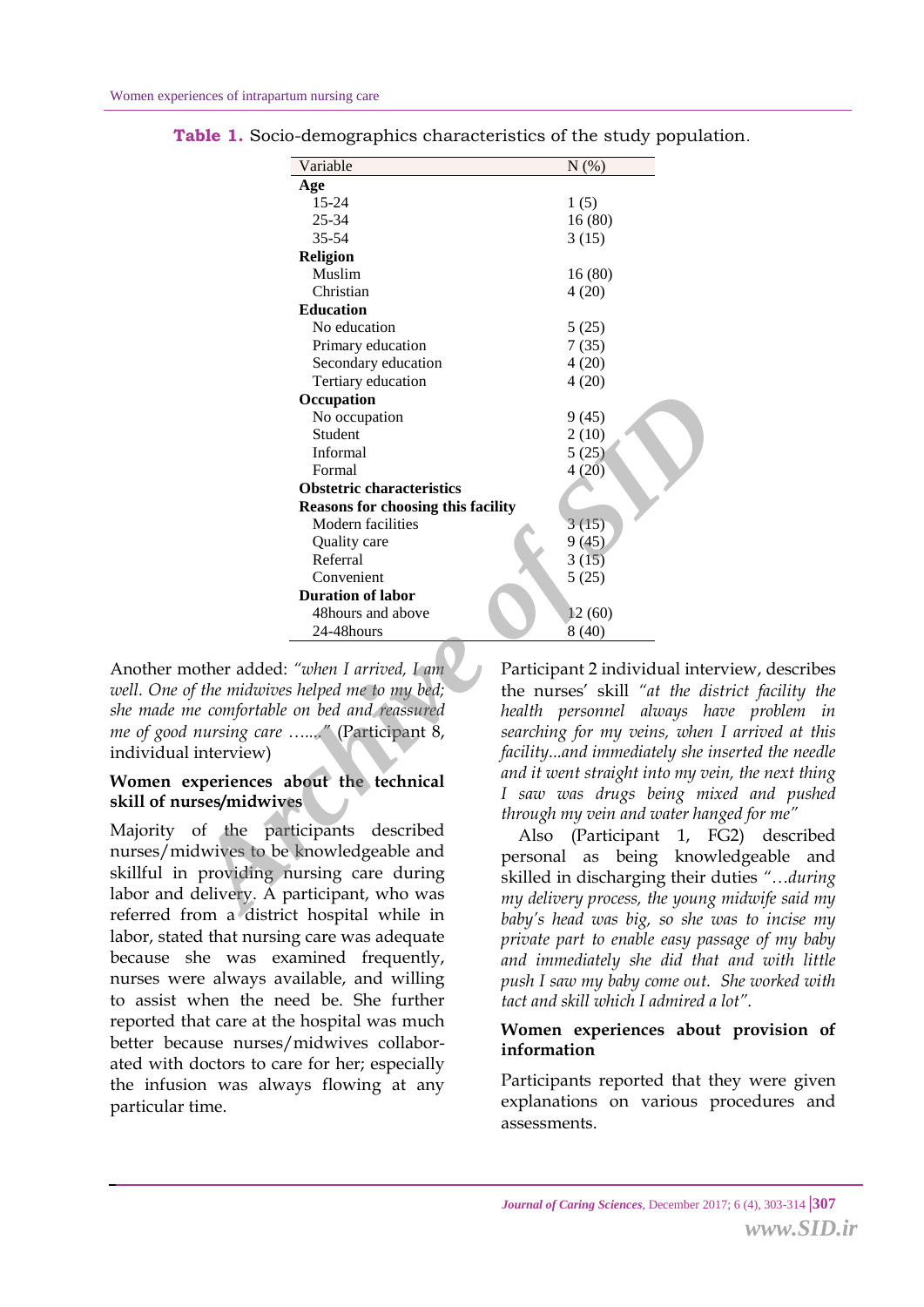Participants also raised a point that, they and their families were always involved in decision making concerning their care.

Another participant narrated *that "the nurses/midwives always tell me that my cervix has opened to this level (example four centimeters) and others after assessment…. interestingly she interpreted my laboratory results for me, truly I thought she was a medical doctor because she explained herself very well to my understanding."* (Participant 2, FG2)

#### **Women experiences about confidentiality and privacy**

A minority of the participants reported on confidentiality in provision of care. Participants described confidentiality as health workers keeping secrets about delivery issues. Most participants expressed poor provision of privacy in the delivery room. They expressed that the delivery room had no partitions to provide privacy. Majority of mothers expressed satisfaction with privacy provided at the labor ward, because there were enough screens to provide privacy during examination or when undergoing a procedure. Participants mentioned that nurses/midwives spoke to them quietly and properly to maintain privacy. **Example 18** and the participants reported on<br>
ality in provision of care.<br>
Archive to the facility to delive<br>
ality in provision of care.<br>
Archive and good care compared to<br>
the ality in provision of care.<br>
Archive is com

 Participant 4, FG 2, explained how confidentiality was maintained regarding her experience during labor and delivery. *"During my delivery a lot of things happened. It got to a time I messed myself up. The midwives just helped me as if I was their daughter. If she was someone else she would be saying I am the one who delivered her and I messed myself up. With this I see that, the midwives kept confidentiality. She did not say anything to anyone"*

*"As for me I was not impressed about the way the delivery room was, it had no partitions or screens. You will be wailing or crying because of pain whiles seeing your colleague woman also in the same situation. Though we were all women but at times some needed privacy."* (Participant 1, FG1)

#### **Women experiences about providers' behaviors**

Despite the fact that some participants had good experiences, there were others who experience otherwise. Although there was high level of satisfaction with services, the behavior of health care workers was one of the most significant concerns raised by the women. Some few mothers said staff were unfriendly (shouting, ignoring, harsh, and impolite) and the majority described staff as friendly, knowledgeable and skilled. All participants said they would like to come back to the facility to deliver because they had good care compared to other delivery centers they attended. Despite few respondents complains about the attitude of some nurses/midwives, they still felt intrapartum nursing care was good.

 A participant narrated: *"one of the nurses shouted at me not considering I could be her mother's age mate. I was not happy. In my labored pain, I tried communicating with her but she ignored me but a colleague of her nearby came and had time for me, she had the touch of my daughter and she was wearing a smiling face…………… I was annoyed and unhappy but the others saw me through my delivery process successfully without any complication. They actually kept a smile on my face."* (Participant 2, FG 2)

 Most mothers accepted disrespect or poor attitude of some nurses/midwives in order to obtain the care needed at that particular time. Therefore, they sought to avoid conflict with nurses by not expressing their feelings:

 Another respondent said *"the midwives were angry with me and showing disrespect by shouting and talking any how to me when I was in labor pains. I wasn't cooperating with them, whatever they tell me to do I will do it passively or will not just do it at all. The labor pains were too much to bear. Though they showed disrespect I just had to cope with them in order for them to deliver me successfully."* (participant 2, FG 1)

Some participants thought otherwise,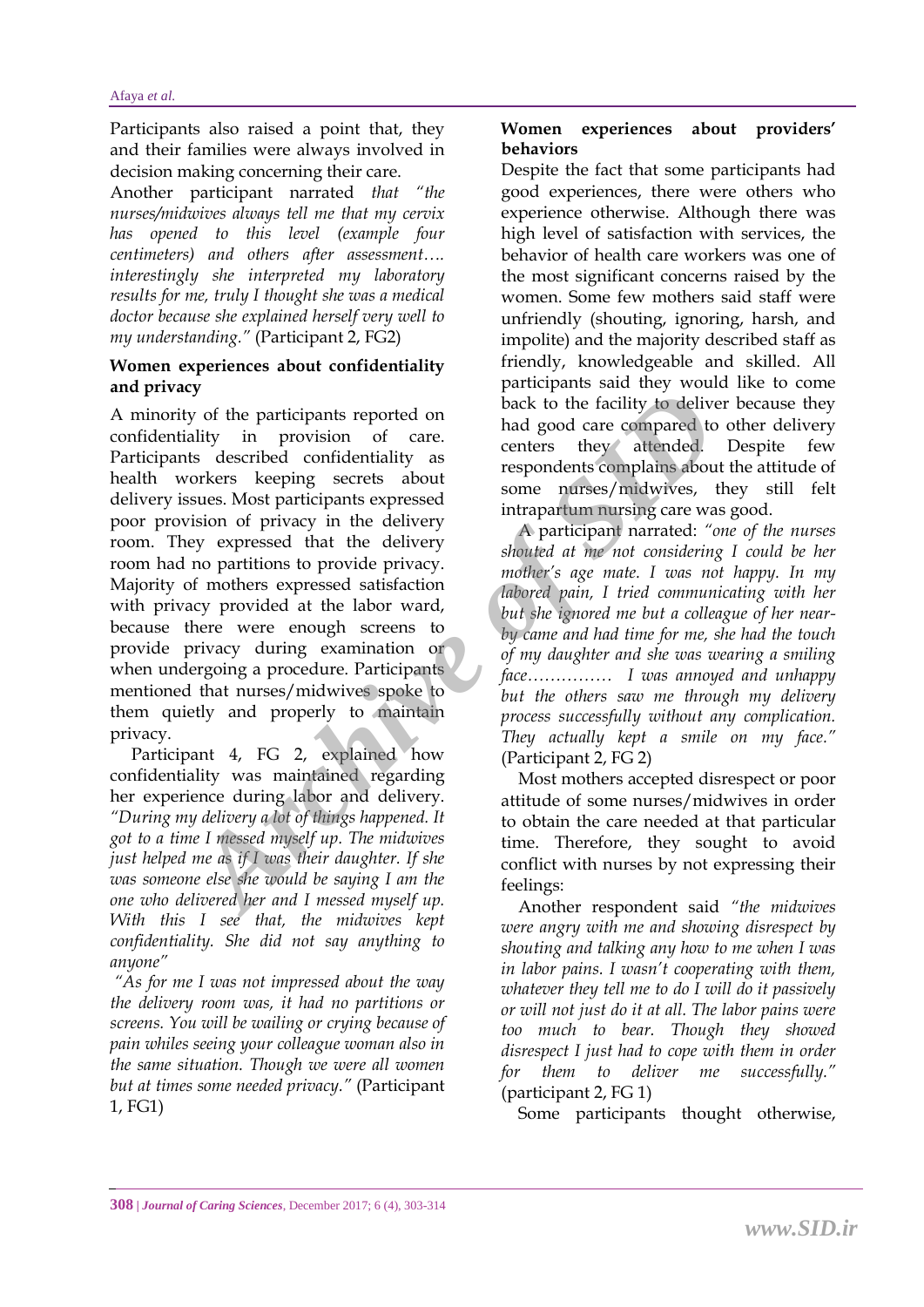#### most of them said nurses were friendly;

One of the participants narrated: *"I delivered my second child in this hospital and the care was very good. I'm sure my colleague women here will testify to what am saying [most women agreed with her]. I arrived seriously in labor pains; I was met with a happy smile and a warm welcome. Ah! The midwives were courteous and caring. I tell you I'll never forget the good experiences from nurses. I vowed that my subsequent deliveries will all be at this hospital.*" (Participant 1, FG 3) All the women in this focus group seconded to her claims and also shared similar good experiences with nurses/midwives.

#### **Women experiences about pain management**

Pain management is an integral part of labor care. If pain is well managed mothers are most likely to have good perception and experience about the care they receive from nurses/midwives. Some participants mentioned that they did not get tablet to take for pain neither injections but they got encouragement and reassurance from the staff during labor. Mothers said they did not really feel the labor pains as they thought it could be because the nurses/midwives kept on assuring and encouraging them. *Archivelia and* the subset of the properties that the till my pain was a little reducing well and the baby is okket about pain and all managed mothers are positions and the baby is okket and the archive of  $\sim$  Moment exp

 One woman narrated: *"when I was in pain the midwife kept reassuring me. In fact, she pampered me till I delivered my baby."* (Participant 7, individual interview)

 Participant 3, group 3 expressed that; *"though I did not take tablets and injections for pain but still my pain was a little reduced by nurses/midwives because they made me feel the pain was part of labor and delivery. They always encouraged me to sit up, lie down or play music on my phone".*

#### **Women experiences with midwifery care during normal delivery**

An optimal birth is the golden standard for labor and delivery care. This optimal birth experience includes a birth that has a reduced risk of harm and intervention as well as full parental involvement and family support. And this had a positive birth perception and experience on mothers that had normal delivery process without complications. Women's positive perception of the care is important as it influences whether the women's will use or not use the services in the facility.

 A participant narrated that; *"the nursing/ midwifery care was good and I am thankful. If I was home it would not have ended well, the baby or myself would have died because things were becoming though but with the expertise knowledge and skill of the nurses/midwives my delivery was successful. I have been helped a lot by the nurses/midwives in this hospital. I am looking well and the baby is ok".* (Participant 3, FG 2)

#### **Women experiences about availability of midwives/nurses**

Mothers spoke about the importance of a member of staff always being with them, and this generally referred to the presence of a nurse/midwife. They narrated that, if a midwife is always present, their fear and anxiety was always alleviated. They had the assurance that competent professionals were with them. Participants observed that there was always adequate staff on every shift or duty schedule.

 A participant narrated; *"the presence of a midwife or nurse in the labor ward was always an assurance that they had concern about our welfare………they always examined and assessed as each and every time they deemed it necessary."* (Participant 4, FG1).

 All participants felt that there was adequate number of staff present each and every shift. As one participant expressed that; *"…in fact nurses/midwives were always present in the labor ward and the delivery room"* mothers in this focus group nodded their heads in support of her statement.

#### **Discussion**

Pregnant women will deliver in health facilities if they are satisfied or have good experiences with the care that they receive. However, for women to be really satisfied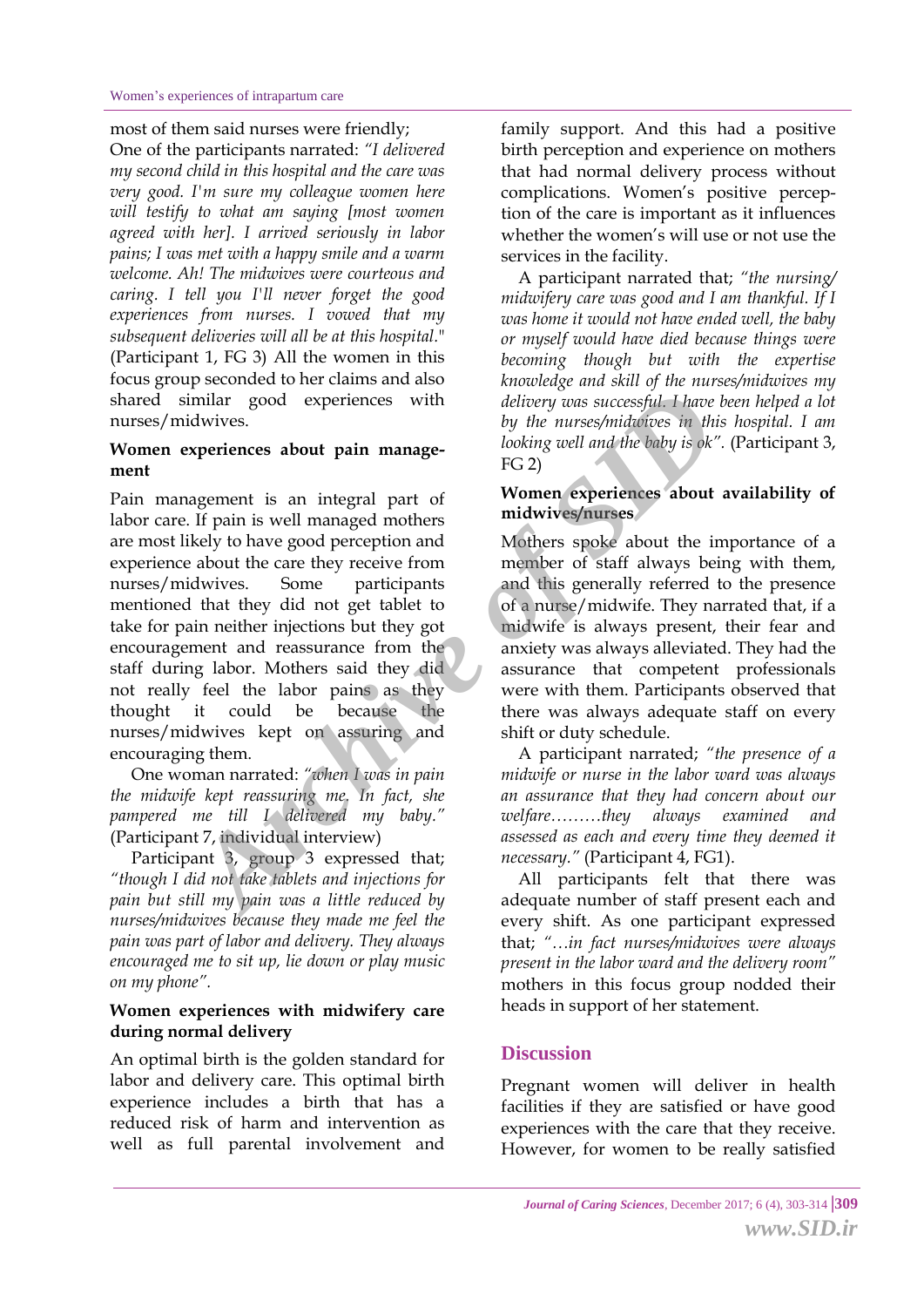they must be well informed and know what to expect. This will then provide a basis for possible enquiry. The findings of the study showed that mothers had good information about their care during delivery and knew what to expect next, mothers had good perception and experiences of intrapartum nursing care. However, the participants viewed being respected, good reception, interpersonal interaction, emotional support, encouragement, reassurance, availability of nurses/midwives at all times, as well as nurses providing skilled care as good quality nursing care.

 Few of the participants during labor did not accept some behaviors of nurses- /midwives but still were satisfied with care and planned of coming back to the facility for their next delivery. Some participants said they were being shouted at, by harsh and intolerant nurses/midwives. Possibly, the participants felt they should tolerate the nurses/midwives behavior in order to be assisted or cared for, or also felt that the facility had specialized professionals ranging from nurses/midwives to doctors. This is consistent with Yakong et al., findings where women accepted disrespect, intimidation and scolding they received in order to obtain care.<sup>31</sup> Similarly, Delvaux et al., noticed that most women were satisfied with the care they received during and after labor despite low technical quality and unfavorable personal support given to women.<sup>32</sup> Figure 2011 and state and the transfer of the participants during labor did ledgeable and skilled in providing the participants during labor did ledgeable and skilled in providing of the set of mings agree with the studio

 Information provision and emotional support from the staff during birth are clearly important to mothers. Mothers will always have fore knowledge of what to expect and the progression of her condition.

 Studies on women's care experience reported that, women who were not informed and not educated on labor pain and coping strategies were dissatisfied and expressed their wish to be well informed and take active role in their care.<sup>33</sup> Mothers were highly satisfied with the information they received during birth. They expressed that, nurses explained each and every procedure that was going to be carried on them and they knew what to expect next. Our study finding is in accordance with a study done in South East England, which revealed that parents were highly satisfied with the information that they received during birth.<sup>34</sup> Similarly, a study by Lumadi and Buch found that mothers were satisfied with information given them during labor by expressing that they had good communication and education given them about the care of their babies.<sup>18</sup>

 Participants in this study acknowledged that nurses/midwives were very knowledgeable and skilled in providing care. Our findings agree with the study done in India, which found out that, women were more satisfied with maternal health services when they had good perception about the technical quality of care or the provider to be technically competent.<sup>35</sup> This finding is in contrast with a study by Kumbani et al., where mothers did not comment much on the technical skills of health workers. They further explained that participants might have not known what to expect.<sup>36</sup>

 Pain is a normal physiological process during labor; sadly, most nurses/midwives feel that women must endure the pain. A study in Benin found that midwives expected women to endure labor pains and complaints were treated with ridicule and humiliation.<sup>37</sup> Women in labor know that pain management is an important component of providing quality care to women in labor and makes labor less traumatic. Women always expect health professionals to know that labor comes with pain and should be well managed.

 Goberna-Tricas et al., found that women thought the experience of pain was unnecessary and it was sensible to prevent the pain.<sup>38</sup> During labor nurses/midwives are always expected to provide nonpharmaceutical and pharmaceutical pain relief. However, most of the times, health workers' convictions about labor may also affect their use of both non-pharmaceutical and pharmaceutical pain relief measures. In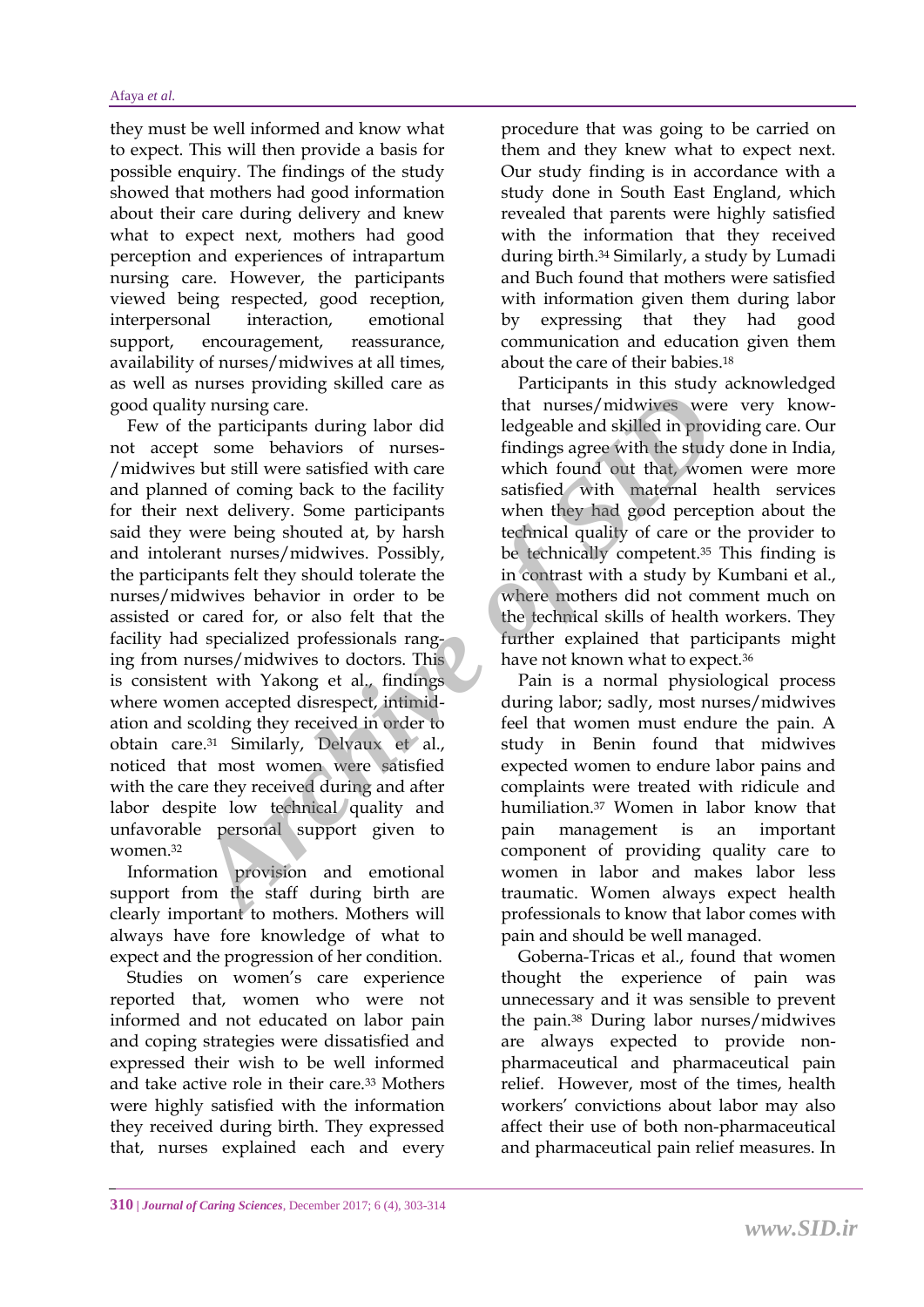the current study some participants did receive pharmacological and nonpharmacological management<sup>39</sup> of pain during labor and delivery process, and were very satisfied with the way they were managed during that period.

 Women will always prefer a nurse/midwife to be available when they are in labor and during delivery. Availability of doctors and nurses at all times, especially during emergencies, was considered a prerequisite to good care in India.<sup>35</sup> Non-availability of nursing personnel and inadequacy of staff to attend to women, especially during labor, was reported as a cause for dissatisfaction with services in Ghana and Nigeria.<sup>40</sup> Wild et al., found that when women were left alone they were reluctant to seek care in subsequent pregnancies.<sup>41</sup> Gao et al., reported that women preferred to deliver at home because nobody looked after them in the hospital.<sup>42</sup> In a study in Zambia one of the major complaints with services was being left alone in labor too long.<sup>43</sup> But participants in this study were satisfied with the availability nurses/midwives and never complained of absence of staff. The presence of nurses/midwives gave participants the assurance that they were in safe hands of professionals. The availability of nurses/midwives per every shift was because the ward had adequate number of nurses/midwives and there was punctuality per every shift. From the material of the material scheme sintation with care but not highly<br>
and indequacy of staff to attend with care they received and will a<br>
Chana and Nigeria.<sup>40</sup> Wild et al.<br>
the the method conduction with care they

 Attitude of health professionals plays an integral part of women satisfaction- /dissatisfaction with care during labor and delivery process. In the current study, nearly all mothers appreciated nurses- /midwives attitude during labor and delivery. Participants reported that nurses- /midwives were friendly, welcoming, respectful, sociable and very lovely to interact with. Their grievances were met because of the interactive nature of nurses- /midwives in the labor ward. This study is parallel with a whole lot of studies carried out in Ghana, South Africa and Benin where

mothers were not treated well by health providers during labor and delivery process. These women complained of impatient and unkind behavior, they were severe neglected, verbal and emotional abuse, treatment refusal and physical assault, such as delete and slaps on their faces and thighs.20,37

 Almost every mother in the study was highly satisfied with the care during labor and delivery services. Though two of the mothers had their personal view about the care they received, they were also satisfied with care but not highly satisfied. In general, all mothers were satisfied with the care they received and will also like to come back for their next delivery in the same facility. Most studies done across Africa on maternal satisfaction with overall delivery services (intrapartum nursing care) revealed high percentages (80.7%, 79.1%, 81.7%, 62%) of maternal satisfaction but not 100%. 16, 17, 19, 44 We speculate that the differences could also be attributed to the study type and also the location. The current study was a qualitative study dealing with a few study participants' whiles the rest of the studies were quantitative dealing with larger sample sizes.

#### **Conclusion**

Women's perception of care is important as it contributes to women's satisfaction with maternal services. Therefore, nursing- /midwifery services provided during labor and delivery should be quality without any negative attitude during this period. Nurses/midwives should show empathy and provide care that is acceptable and suitable to all women based on set procedures.

 The study findings have revealed that women's experience of care is affected by a wide range of determinants. Therefore, maternal health programs and policies in Ghana must take into account women's perspective of the care they need and their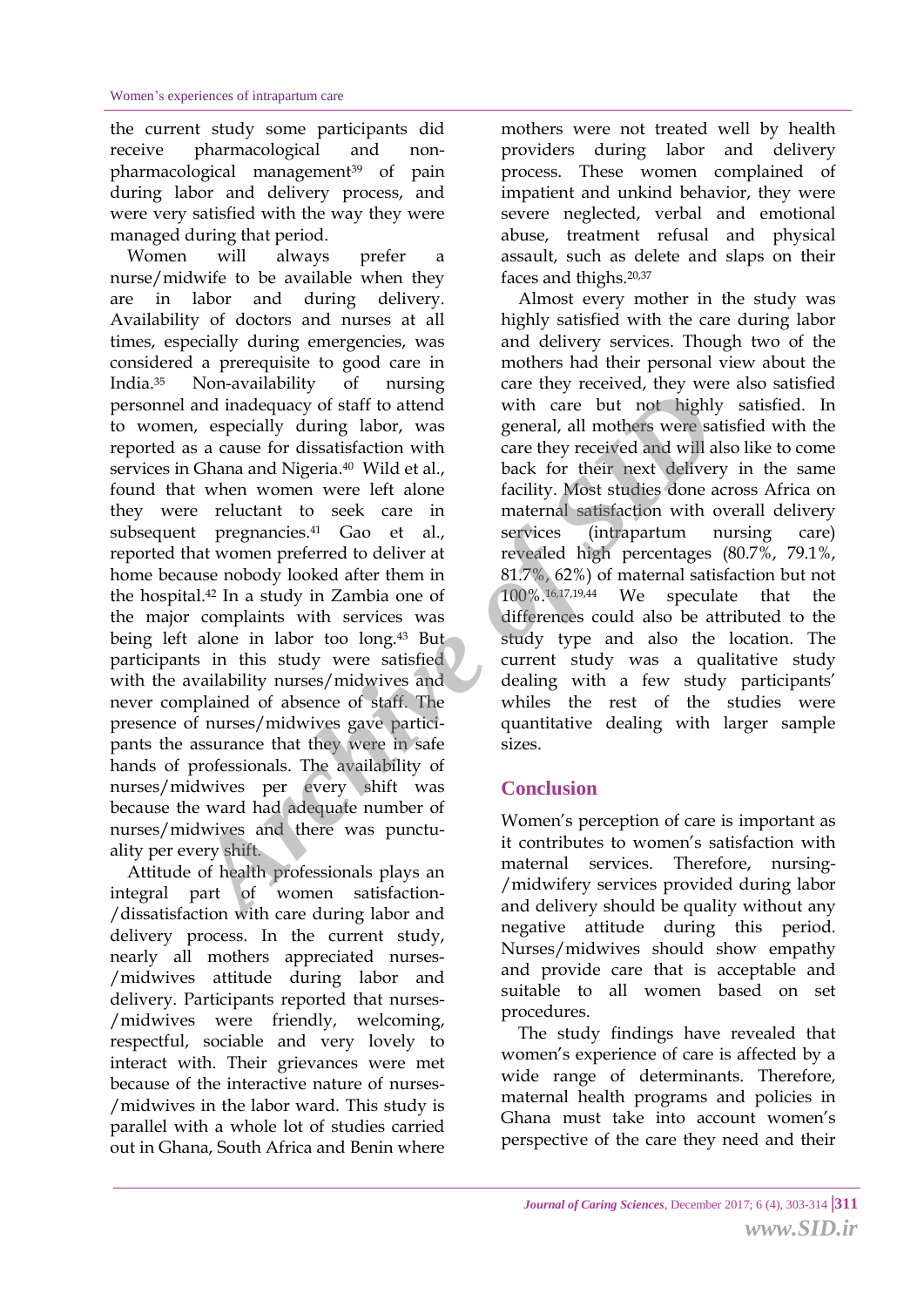#### Afaya *et al.*

feedback on the services they receive. In nursing education there should be incorporation or re-enforcement of communication/relational skills of nurses- /midwives. Further research should be focused towards interpersonal behaviors and communication skills of nurses- /midwives.

#### **Acknowledgments**

The authors wish to extend their gratitude to the management of Tamale Teaching Hospital and all women that participated in this study.

#### **Ethical issues**

None to be declared.

#### **Conflict of interest**

The authors declare no conflict of interest in this study.

#### **References**

- 1. World Health Organization (WHO). Trends in maternal mortality: 1990 to 2015: estimates by WHO, UNICEF, UNFPA, World Bank Group and the United Nations Population Division. 1 st ed. Geneva: WHO; 2015.
- 2. Nieburg P. Improving maternal mortality and other aspect of women's health. 1<sup>st</sup> ed. Washington, DC: Center for Strategic and International Studies; 2012.
- 3. Graham WJ, Varghese B. Quality, quality, quality: gaps in the continuum of care. Lancet 2012; 379 (9811): 5–6. doi: 10.1016/S0140- [6736\(10\)62267-2](http://dox.doi.org/10.1016/S0140-6736(10)62267-2)
- 4. Shield D. Nursing care in labour and Patient Satisfaction, a descriptive study. Journal of Advance Nursing 1978; 3 (6): 535- 50. doi: [10.1111/j.1365-2648.1978. tb00862.x](http://dox.doi.org/10.1111/j.1365-2648.1978.tb00862.x)
- 5. Fraser DM, Cooper MA. Myles textbook for midwives. 14<sup>th</sup> ed. London: Churchill Livingstone Elsevier; 2003.
- 6. Naghizadeh S, Kazemi AF, Ebrahimpour M, Eghdampour F. Assessing the factors of mother's dissatisfaction with labor and delivery care procedure in educational and non-educational hospitals in Tabriz. European

Journal of Experimental Biology 2013; 3 (6): 132-9.

- 7. James DC, Simpson KR, Knox GE. How do expert labor nurses view their role? J Obstet Gynecol Neonatal Nurs 2003; 32 (6): 814-23.
- 8. Edmonds JK, Jones EJ. Intrapartum nurses' percieved influence on delivery mode decisions and outcomes. J Obstet Gynecol Neonatal Nurs 2013; 42 (1): 3-11. doi: [10.1111/j.1552-6909.2012.01422.x.](http://dox.doi.org/10.1111/j.1552-6909.2012.01422.x)
- 9. Gagnon AJ. Meier KM, Waghorn K. Continuity of nursing care and its link to cesarean birth rate. Birth 2007; 34 (1): 26-31. doi: [10.1111/j.1523-536X.2006.00143.x.](http://dox.doi.org/10.1111/j.1523-536X.2006.00143.x.)
- 10.Payant L, Davie B, Graham ID, Peterson WE, Clinch J. Nurses' intentions to provide continuous labor support to women. J Obstet Gynecol Neonatal Nurs 2008; 37(4): 405-14. doi: [10.1111/j.1552-6909.2008.00257.x.](http://dox.doi.org/10.1111/j.1552-6909.2008.00257.x)
- 11.Quine L, Rutter DR, Gowen S. Women's satisfaction with the quality of the birth experience: a prospective study of social and psychological predictors. J Reprod Infant Psychol 1992; 11: 107-13. doi: 10.1080 /02646839308403202.
- 12.Varghese J. Development of a new tool for evaluating postnatal mother's satisfaction following nursing care: in India. Journal of Biology, Agriculture and Healthcare 2012; 2  $(5): 7-19.$
- 13.Bazant ES, Koenig MA. Women's satisfaction with delivery care in Nairobi's informal settlements. International Journal for Quality in Health Care 2009; 21 (2): 79-86.
- 14.Bertucci V, Boffo M, Mannarini S, Serena A, Sarccadi C, Cosmi E, et al. Assessing the perception of the childbirth experience in Italian women: a contribution to the adaptation of the childbirth perception questionnaire. Midwifery 2012; 28 (2): 265-74. doi: [10.1016](http://dox.doi.org/10.1016/j.midw.2011.02.009) /j.midw.2011.02.009. **Archive Consumer States [of](http://dox.doi.org/10.1080/02646839308403202)**<br> **Archive Consumption Consumption**<br> **Archive Consumption**<br> **Archive Consumption**<br> **Archive Consumption**<br> **Archive Consumption**<br> **Archive Consumption**<br> **Archive Consumption**<br> **Archive Consumptio** 
	- 15.Kavitha P, Prasath RA, Solomon H, Tsegay L, Tsegay W, Teklit Y. Mother's satisfaction with intrapartum nursing care among mothers in Orotta national referral maternity hospital, asmara, Eritrea. International Journal of Allied Medical Science and Clinical Research 2014; 2 (3): 249-54.
	- 16.Amdemichael R, Tafa M, Fekadu H. Maternal satisfaction with the delivery services in Assela hospital, Arsi Zone, oromia region. Gynecology & Obstetrics (Sunnyvale) 2014; 4 (257): 1-8.

**<sup>312</sup>** *| Journal of Caring Sciences*, December 2017; 6 (4), 303-314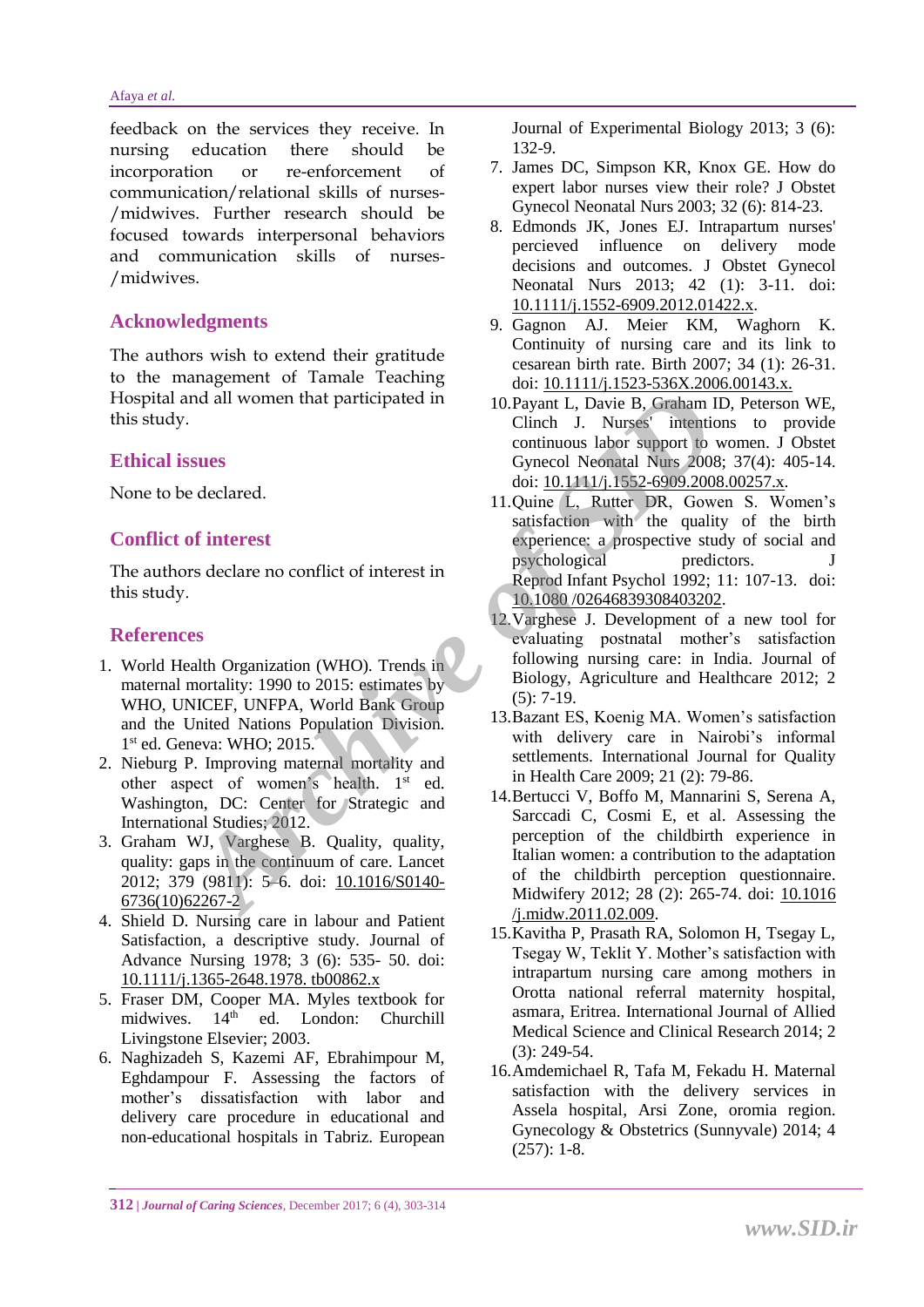- 17.Bitew K, Ayichiluhm M, Yimam K. Maternal satisfaction on delivery service and its associated factors among mothers who gave birth in public health facilities of Debre Markos Town, Northwest Ethiopia. Bio Med Research International 2015; 2015 (2015): 6. doi[:10.1155/2015/460767](http://dox.doi.org/10.1155/2015/460767)
- 18.Lumadi TG, Buch E. Patients' satisfaction with midwifery services in a regional hospital and its referring clinics in the Limpopo Province of South Africa. Africa Journal of Nursing and Midwifery 2011; 13 (2): 14-28.
- 19.Ebu NI, Owusu M, Gross J. Exploring women's satisfaction with intra-partum care at a teaching hospital in Ghana. African Journal of Midwifery and Womens Health 2015; 9 (2). doi[:10.12968/ajmw.2015.9.2.77](http://dox.doi.org/10.12968/ajmw.2015.9.2.77)
- 20.D'Ambruoso L, Abbey M, Hussein J. Please understand when I cry out in pain: women's accounts of maternity services during labour and delivery in Ghana. BMC Public Health 2005; 5: 140.
- 21.Gilson L, Alilio M, Heggenhougen K. Community satisfaction with primary health care services: an evaluation undertaken in the Morogoro region of Tanzania. Soc Sci Med 1994; 39 (6):767-80.
- 22.Jewkes R, Abrahams N, Mvo Z. Why do nurses abuse patients? Reflections from South African obstetric services. Soc Sci Med 1998; 47: 1781-95.
- 23.Human Rights Watch. Stop making excuses: accountability for maternal health care in South Africa. 1<sup>st</sup> ed. United States of America: Human Rights Watch; 2011.
- 24.World Health Organization. The prevention and elimination of disrespect and abuse during facility-based childbirth [Internet]. WHO: Geneva; 2015 [cited 25 Feb 2016]. Available from: http://apps. who.int/iris/ bit stream/ 10665/134588/1/WH O\_ RHR\_ 14. 23\_eng. pdf.
- 25.Knoblauch H. Focused ethnography. Forum Qualitative Social Research 2005; 6 (3): Art. 44. doi: [10.17169/fqs-6.3.20](http://dox.doi.org/10.17169/fqs-6.3.20)
- 26.Reeves S, Kuper A, Hodges BD. Qualitative research methodologies: ethnography. BMJ 2008; 337: a1020. doi: [10.1136/bmj.a1020.](http://dox.doi.org/10.1136/bmj.a1020)
- 27.Guest G, Bunce A, Johnson L. How many interviews are enough? an experiment with data saturation and variability. Field Methods 2006; 18: 59–82.
- 28. Lincoln YS, Guba EG. Naturalistic inquiry.1st ed. Beverly Hills, CA: Sage; 1985.
- 29.Golafshani N. Understanding reliability and validity in qualitative research. The Qualitative Report 2003; 8 (4): 597–606.
- 30.Morse JM, Richards L. Read me first for a user's guide to qualitative methods.  $3<sup>rd</sup>$  ed. Beverly Hills, CA: Sage Publications; 2012.
- 31.Yakong VN, Rush KL, Bassett-Smith J, Bottorff JL, Robinson C. Women's experiences of seeking reproductive health care in rural Ghana: challenges for maternal health service utilization. J Adv Nurs 2010; 66 (11): 2431–41. doi: [10.1111/j.1365-2648.](http://dox.doi.org/10.1111/j.1365-2648.2010.05404.x) 20 10.05404.x.
- 32.Delvaux T, Ake-Tano O, Gohou-Kouassi Va, Bosso P, Collin S, Ronsmans C. Quality of normal delivery care in Côte d'Ivoire. Afr J Reprod Health 2007; 11 (1): 22–32.
- 33.Razurel C, Bruchon-Schweitzer M, Dupanloup A, Irion O, Epiney M. Stressful events, social support and coping strategies of primiparous women during the postpartum period: a qualitative study. Midwifery 2011; 27 (2): 237–42. doi: 10.10 16 [/j.midw.2009.06.005.](http://dox.doi.org/10.1016/j.midw.2009.06.005)
- 34.Sawyer A, Rabe H, Abbott J, Gyte G, Duley L, Ayers S. Parents' experiences and satisfaction with care during the birth of their very preterm baby: a qualitative study. BJOG 2013; 120 (5): 637–43. doi: 10.111 [1/1471-0528.12104.](http://dox.doi.org/10.1111/1471-0528.12104)
- 35.George A, Olarerin-George A. Quality of reproductive care in private hospitals in Andhra Pradesh. Women's perception. Econ Polit Wkly 2002; 37: 1686–92.
- 36.Kumbani LC, Chirwa E, Malata A, Odland JO, Bjune G. Do Malawian women critically assess the quality of care? a qualitative study on women's perceptions of perinatal care at a district hospital in Malawi. Reproductive Health 2012; 9: 30. doi: 10. 11 86 [/1742-4755-](http://dox.doi.org/10.1186/1742-4755-9-30) 9-30. *Archive Singuy 2015.9.21*<br> *Archive Singuy and Womens Health 2015; 9 (2).* Bospital in Ghana. African Journal<br> *Archive Singuy 2015.9.02.* Bosso P, Collin S, Ronsmann and and the street of more of materix seeding labour<br>
	- 37.Grossmann-Kendall F, Filippi V, De KM, Kanhonou L. Giving birth in maternity hospitals in Benin: testimonies of women. Reprod Health Matters 2001; 9 (18): 90–8.
	- 38.Goberna-Tricas J, Banús-Giménez MR, Palacio-Tauste A, Linares-Sancho S. Satisfaction with pregnancy and birth services: the quality of maternity care services as experienced by women. Midwifery 2011; 27 (6): e231–e7. doi: [10.1016/j.midw.2010.10.00](http://dox.doi.org/10.1016/j.midw.2010.10.004) [4.](http://dox.doi.org/10.1016/j.midw.2010.10.004)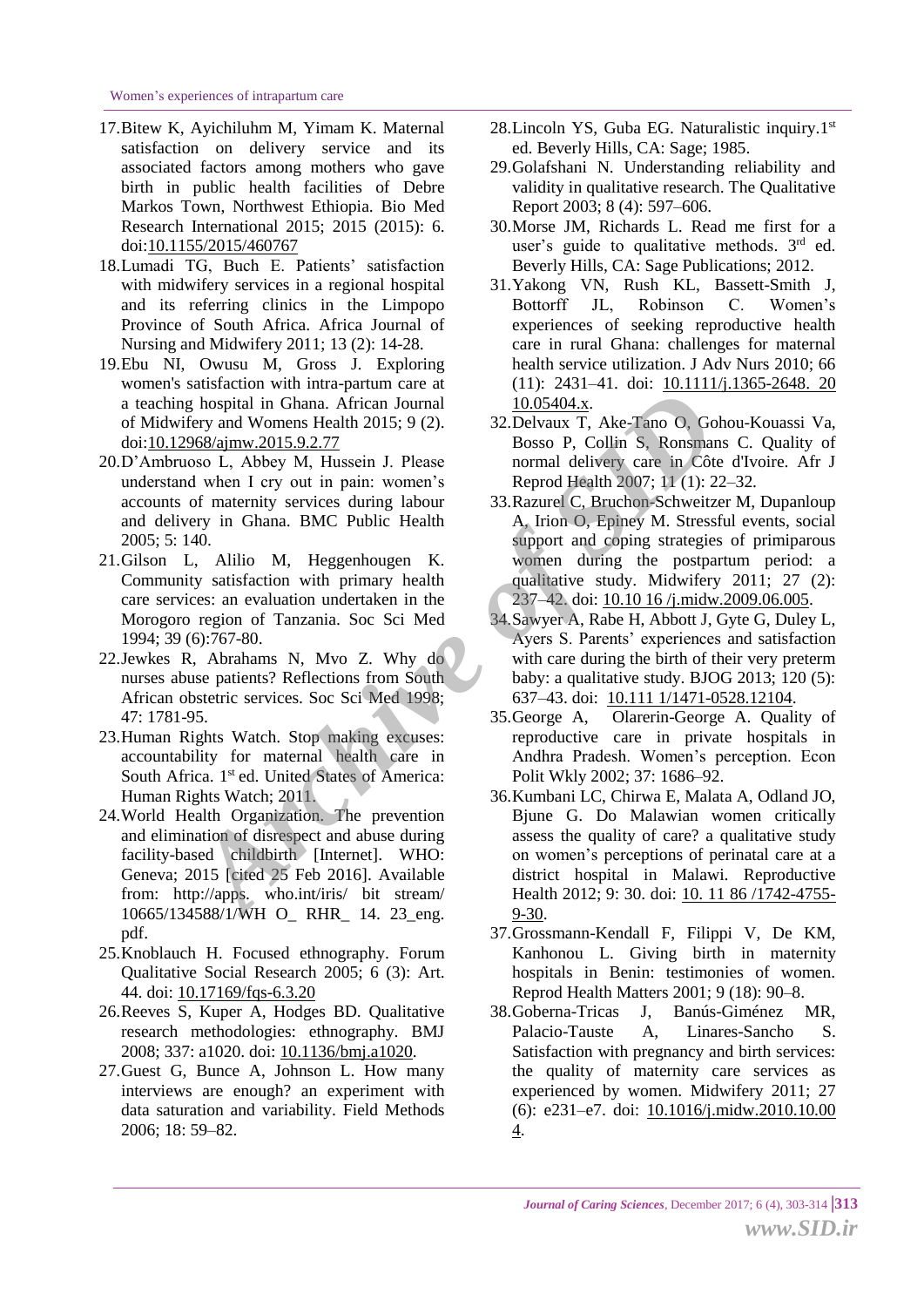- 39.Hondnett ED. Pain and women's satisfaction with the experience of childbirth: a systematic review. Am J Obstet Gynecol 2002; 186: S160-72.
- 40.Fawole AO, Okunlola MA, Adekunle AO. Client's perceptions of the quality of antenatal care. J Natl Med Assoc 2008; 100 (9): 1052–8.
- 41.Wild K, Barclay L, Kelly P, Martins N. Birth choices in Timor-Leste: a framework for understanding the use of maternal health services in low resource settings. Soc Sci Med 2010; 71 (11): 2038–45. doi: [10.1016](http://dox.doi.org/10.1016/j.socscimed.2010.09.012) /j.socsc imed. [2010.09.012.](http://dox.doi.org/10.1016/j.socscimed.2010.09.012)
- 42.Gao Y, Barclay L, Kildea S, Hao M, Belton S. Barriers to increasing hospital birth rates in rural Shanxi Province, China. Reprod Health

**Property R** 

Matters 2010; 18 (36): 35–45. doi[:10.10](http://dox.doi.org/10.1016/S0968-8080(10)36523-2) [16/S0968-8080\(10\)36523-2.](http://dox.doi.org/10.1016/S0968-8080(10)36523-2)

- 43.MacKeith N, Chinganya OJM, Ahmed Y, Murray SF. Zambian women's experiences of urban maternity care: results from a community survey in Lusaka. Afr J Reprod Health 2003; 7 (1): 92–102.
- 44.Tesfaye R, Worku A, Godana W, Lindtjorn B. Client satisfaction with delivery care service and associated factors in the public health facilities of Gamo Gofa Zone, southwest Ethiopia: in a resource limited setting. Obstet Gynecol Int J 2016; 2016: 7. doi: [10.11](http://dox.doi.org/10.1155/2016/5798068) 55/20 [16/5798068.](http://dox.doi.org/10.1155/2016/5798068)